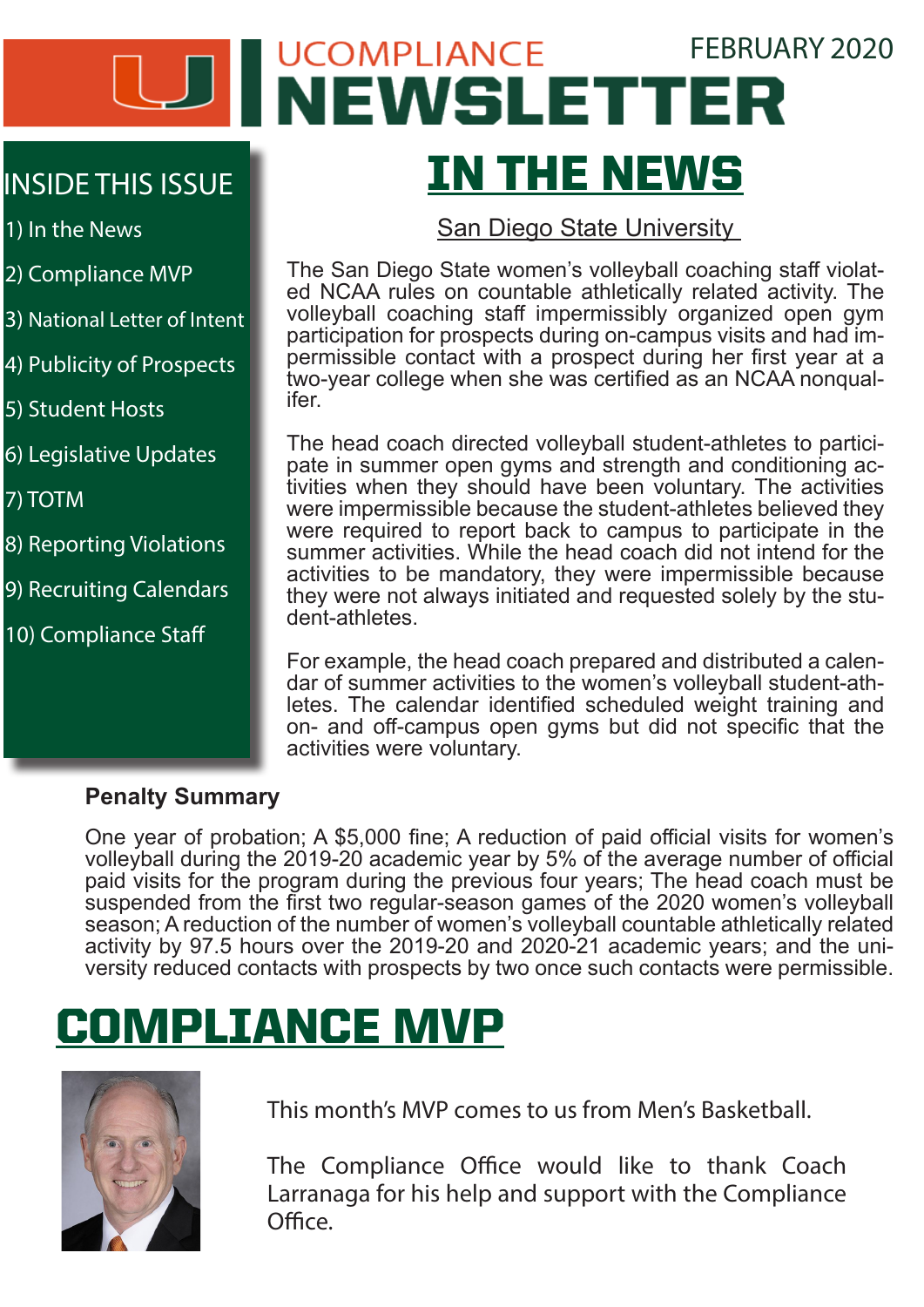## NATIONAL LETTER OF INTENT

By signing a National Letter of In- tent, a prospective student-athlete agrees to attend the designated in- stitution for one academic year.

In return, the institution agrees to provide athletics financial aid to the student-athlete, provided he or she is admitted to the institution and is<br>eligible for financial aid eligible for financial aid NCAA rules.

After a prospective student-athlete signs the National Letter of Intent, all<br>other institutions must stop recruiting that prospective student-athlete.

A prospective student-athlete must sign the National Letter of Intent and athletics aid agreement within seven (7) days of issuance.

## PUBLICITY OF PROSPECTS

Before a prospect signs an NLI, financial aid agreement, or for walk-ons been "verified" by the Compliance Office, athletic department staff may not comment publicly on the prospect's athletic ability, potential contribution to the team, or likelihood of the prospect signing an NLI.

**There are no restrictions on publicity related to a prospective student-athlete AFTER he or she has signed an NLI or financial aid agreement and been verified by Compliance.** 

#### **CLICK DON'T TYPE**

**Social media actions of approval are permissible at any time ("Like," "Favorite," "Retweet") as long as no text is being added.**

**Note - athletics department staff may not "like," "retweet," or "favorite" posts published by a recruiting or scouting service.** 

**Women's Basketball Only - social media actions of approval are impermissible during a recruiting shutdown.**

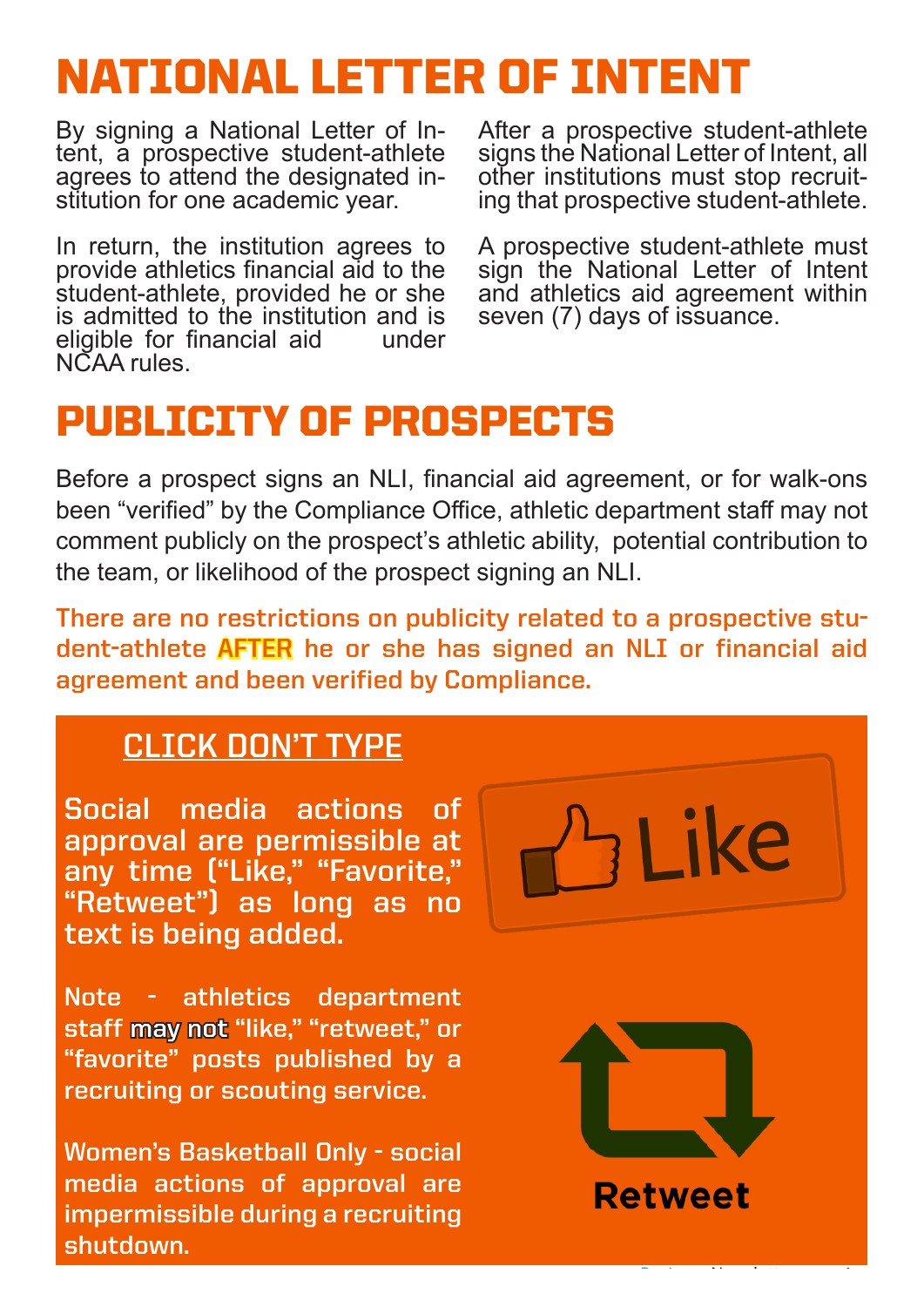# OFFICIAL VISIT STUDENT-HOSTS

The student-host must be either a current student-athlete or a student designated in a manner consistent with the institution's policy for providing campus tours to prospective students in general (P100s).

Student-athletes may not host prospects on a required day off and hosting duties must be designated on his or her Teamworks calendar.

### Student-Host Entertainment Allowance

A maximum of \$75 for each day (24-hour period) of the visit (maximum of \$150 for two 24-hour periods) to cover the cost of entertaining the student host(s), the prospect and up to four family members accompanying the prospect.

It is permissible to provide the student host with an additional \$40 per day for each additional prospective student-athlete the host entertains.

> **The entertainment allowance may not be used for the purchase of souvenirs, such as T-shirts or other mementos.**

**The following activities are strictly prohibited during a prospect's official visit:** 



**Underage consumption of alcohol;**

**Use of drugs or sex for recruiting prospects;**

**Any activities that violate criminal law;**

**Gambling or gambling activities; and**

**Attending adult entertainment establishments.**

**Student-athletes must sign the Student-Host Declaration form at the start of the prospect's official visit.**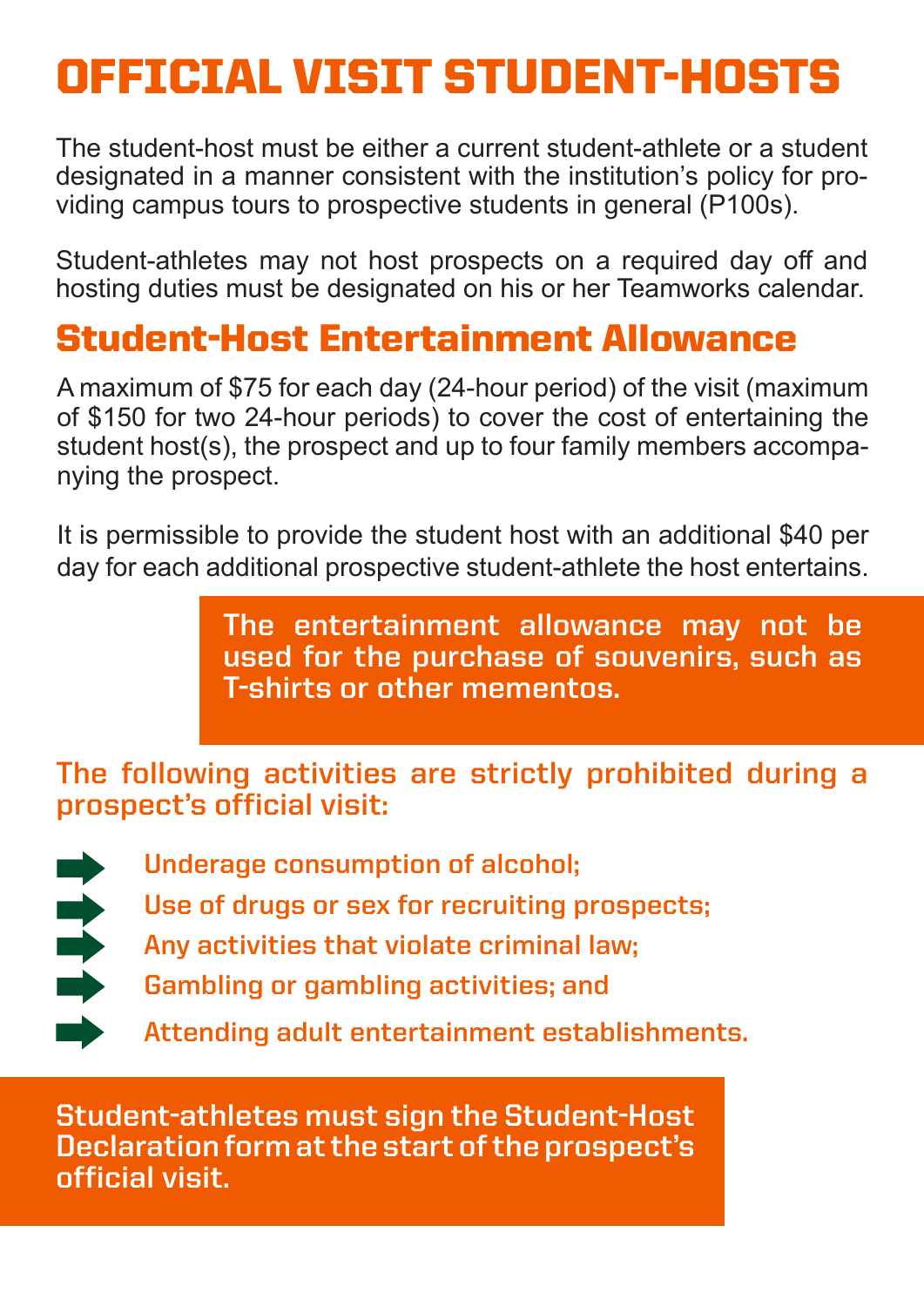# LEGISLATIVE UPDATES

#### PROPOSAL 2019-33 - Recruiting Materials Video/Audio Materials After Commitment Adopted 1/23/20 Effective Immediately

After a prospect signs an NLI, financial aid agreement, or been officially accepted for enrollment, we can provide via electronic correspondence or digital media storage device, video/audio material (i.e., GIFs) personalized to include the prospect's name, picture or likeness.

#### PROPOSAL 2019-121 - Time Limit for CARA Exception - Individual Workouts - Elite SA Training Adopted 1/23/20 Effective Immediately

A student-athlete who has been designated by the U.S. Olympic and Paralympic Committee and the sport-affiliated national governing body (or the international equivalent) as an elite athlete may participate in an individual workout session conducted by a coaching staff member without such activity being considered countable athletically related activity, provided the student-athlete initiates the request to participate in the workout session and does not miss class.

# REPORTING

**All known violations are required to be submitted to Craig Anderson or Blake James.** 

**If you are aware of a violation, recruiting or otherwise, please make sure that one of these two individuals is informed.** 

## TIP OF THE MONTH

VIOLATIONS With March Madness right around the corner, no matter how confident you are that the Hurricanes will win the tournament, remember one thing:

#### **DON'T BET ON IT!**

Athletic department staff members and student-athletes are not permitted to wager on NCAA sponsored sports at any level.

Enjoy the games as a fan whose only interest is to enjoy watching the various events!